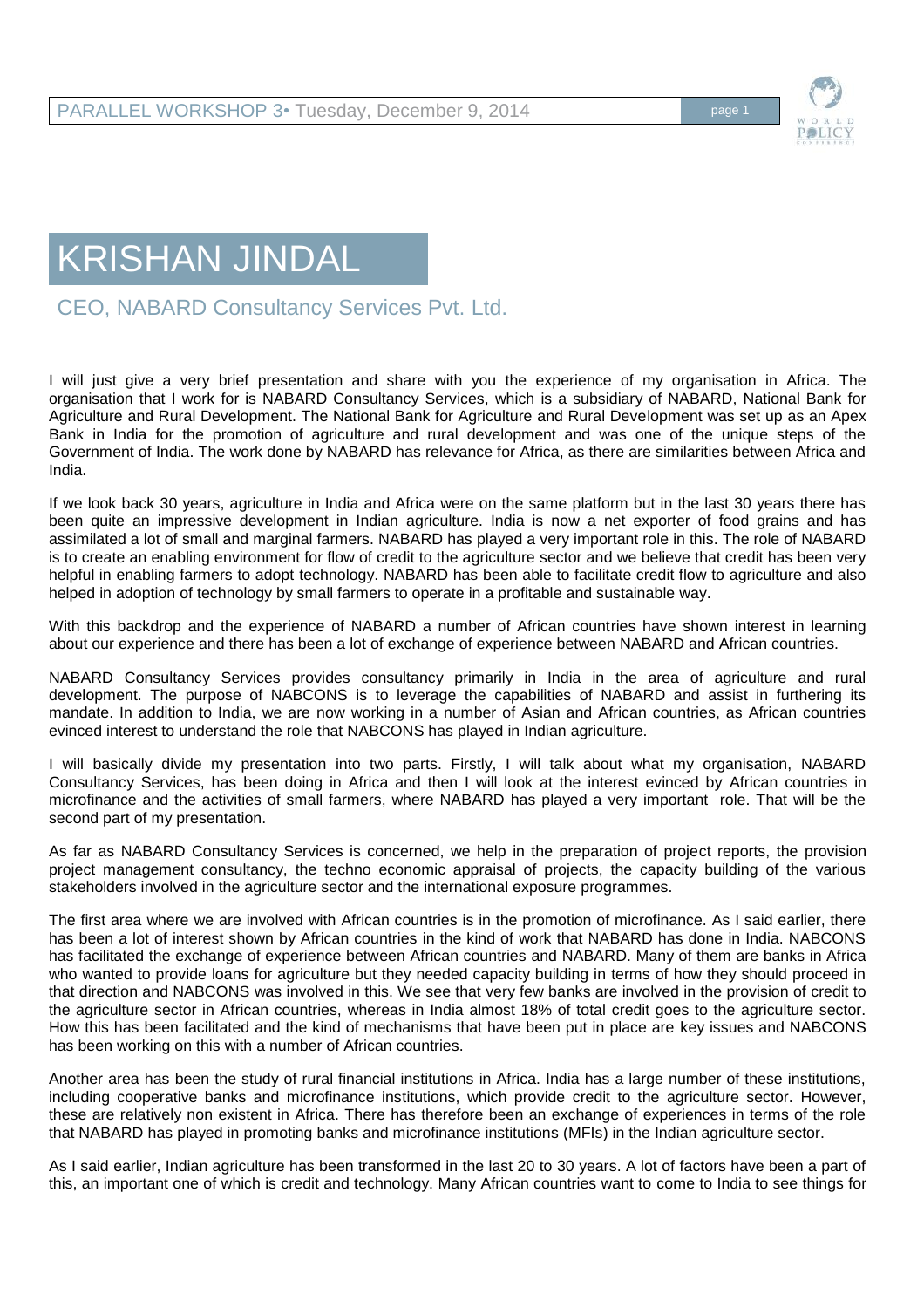

themselves and we have hosted delegations from different parts of Africa and showed them the best practices in India. In terms of best practices, some of the main areas have been in project planning, monitoring and evaluation for agriculture and rural development, looking at how a small project is prepared and financed by the bank and then how it is implemented and monitored. Credit cooperatives are doing very well in India and many African delegates have come to study them. Risk insurance and risk mitigation is another area, as we know that agriculture is subjected to many risks. India still has a long way to go, but there are nevertheless many experiences to draw on and our African partners have come to India to see things for themselves.

Another area that has been studied, is how a bank does an appraisal of projects to finance small farmer or small enterprise and how it then goes ahead with the financing, what mechanisms are adopted and how it secures the loan. These are the areas that our African partners would like to learn about. Indian agriculture is now clearly diversified, ranging from food grains to oil seeds, horticulture and many other areas. Irrigation and dry land practices have been adopted and our African partners want to learn about these as well.

As we can see, there has not been much investment in Africa, particularly in land that is shared with a small partner or other farmers. The main reason for this has been the lack of credit and the lack of exposure and lack of use of technology. Many of these small farmers and other farmers have made huge investment in land and this has made a big difference in agricultural production and productivity.

India is setting up a capacity-building institute for our African partners, based in Malawi. This is being funded by the Government of India and our organisation is the implementing agency for the project. The idea is to create an institute that can study the practices relating to the experiences that I discussed earlier. We can then conduct programmes both inside and outside Africa and help them to replicate the Indian models / experience.

Moving to the second part of my presentation, which is of great interest to our African partners, NABARD has done tremendously good work in the field of microfinance which has been well recognised. When I say 'microfinance' I am basically touching on two areas. Banks in India were not lending to small farmers, the landless or the poor because they had no track record / credit history and also no security to offer to banks. The experience of Self Help Groups has been very helpful in linking them to the banking system. This started in 1992-93 and about 7.43 million Self Help Groups now have savings accounts with the banks and 4.2 million groups have been financed by the banking system. 97 million families are covered through this group mechanism and are linked to the banking system in one way or another.

Another very good experience of India has been that we have designed a very simple agricultural product for the farmer, which also started about the same time as the work on microfinance. This is the Kisan Credit Card, a credit card is given to the farmer as per his eligibility to meet all his credit needs, and this has become hugely popular with the banking system as well as the farmers. The credit card and the provision of microfinance hugely reduce transaction costs for both the banks and the borrowers. Currently, 90 million farmers are provided with KCC and this is the single largest programme by which we are meeting the credit needs of the farmers on a priority basis.

All these experiences are relevant to Africa, and African countries are showing a lot of interest in this group mechanism. There has been a series of studies and pilots and in some countries. However, I think that my experience and the experience of other institutions is that we cannot deal with Africa under one banner and that every African country has its own mechanism and ways of dealing with these issues.

Another area that I think is extremely important is basically not linked to the subject of my presentation, however, I would like to mention it. Development in agriculture that has taken place in India in the last 30 years, in addition to credit and technology, farm policies have also played a very important role. NABARD has been implementing these farm policies and understanding them. Experience with African countries shows that farm policies are being adopted in a staggered manner and there is a lot of interest to learn from India in evolving them and implementing them. We have a lot of regulation that covers bank's lending to the agriculture sector which does not exist in African countries. For example, it is mandated that an Indian bank has to lend 18% to the agriculture sector, whereas there is no mandate of this kind as regards African banks, which are free not to lend anything to the agriculture sector. These farm policies and credit policies have therefore been of huge interest to our African partners and there have been a lot of exchanges